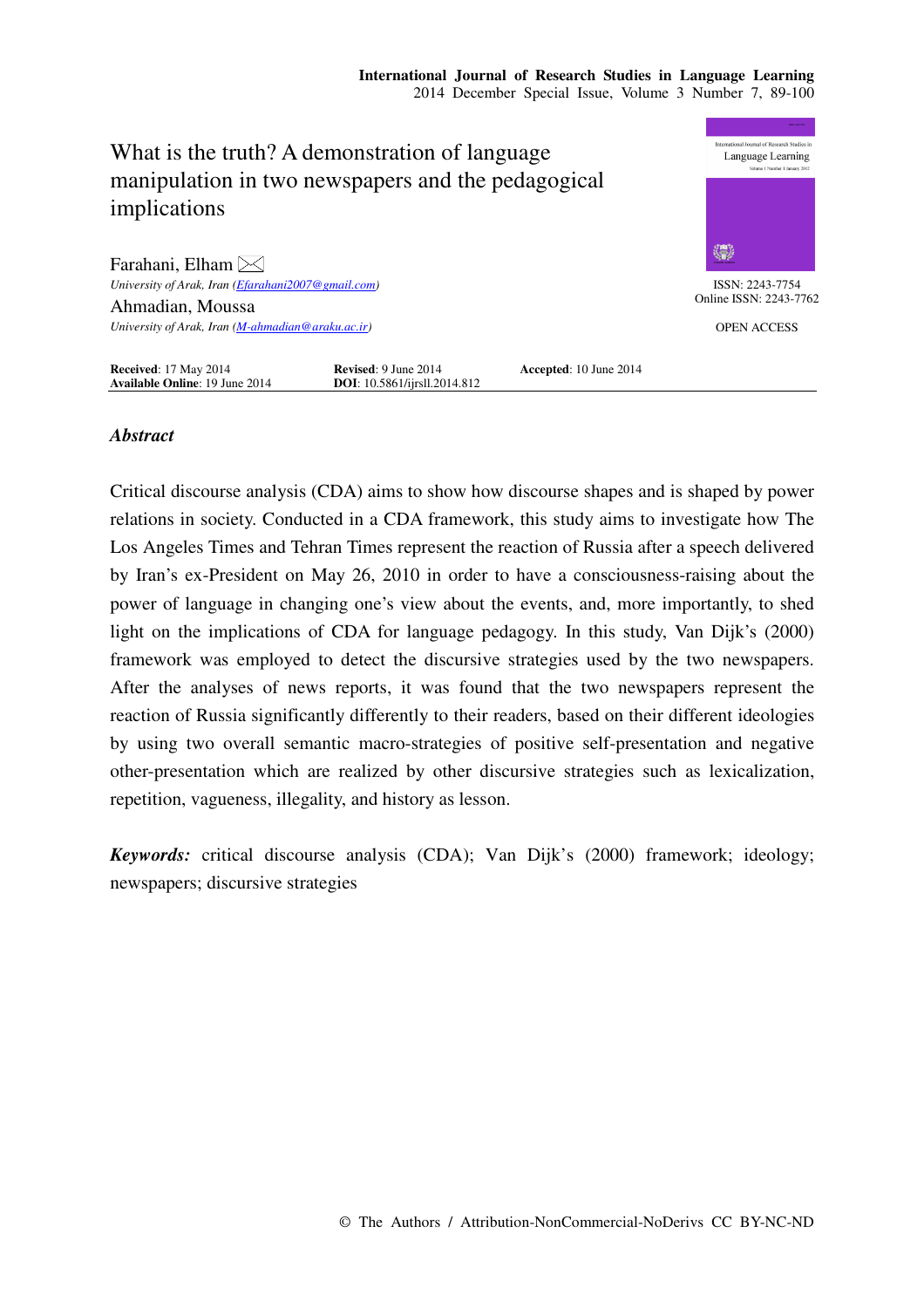# **What is the truth? A demonstration of language manipulation in two newspapers and the pedagogical implications**

#### **1. Introduction**

Mass media in general and newspapers in particular have always received the attention of many CDA practitioners from the beginning of its evolution. CDA practitioners opt for newspapers discourse to investigate the representation of different social and political issues such as racism, gender inequality, wars and so on. The reason for this assiduous attention in CDA studies is due to the nature of news discourse as being ideologically loaded and manipulative. Reah (2002) mentions that "newspapers represent acts in a way that will influence the reader's view of them" (p. 73), and that news is ideological representation of events.

"Newspapers have no or little power over the readership's attitudes, but they have a great power in deciding what issues readers consider important" (Nordland, 2003, p. 3). They have the power to do so through the process of newsworthiness, and since the ultimate goal of CDA is that of consciousness- raising, CDA scholars choose newspapers to base their critical analysis on in order to resist the power of newspapers in manipulating, and influencing people's ideas in a way that is in favor of the elite of the society.

In the same vein, this study uses Van Dijk's (2000) framework to elucidate how one single event: the reaction of Russia after a speech delivered by Iran's ex-President on May 26, 2010 is represented in *The Los Angeles Times* and *Tehran Times* and to investigate whether there is any bias in the representation of this event in the two newspapers. Thus, the main research question in this study is:

*How ideological differences manifest themselves in the discourse of the Los Angeles Times and Tehran Times dealing with the reaction of Russia?* 

Bearing all these in mind, the major purposes of this study are to show how media workers and journalists' linguistic choices differ from one ideological point of view to another in the treatment of the same event (Russia's stance towards Iran). From a practical perspective, its goal is the same 'wake-up call' and consciousness raising, which most CDA practitioners consider to be their ultimate goal along with changing the situation. About this aim, Reah (2002) states: "… it is important that readers of newspapers become critical readers who are aware of, and can identify, gaps and swings in the information they are given (p. 10). Moreover, based on the findings of this study, some possible implications for EFL context are suggested.

# **2. Review of literature**

#### *2.1 Critical discourse analysis*

CDA is concerned with discourse in forming and being formed by social political practices (Fairclough, 2001). It is not a single, homogenous method or approach but a paradigm of research, a program, or as Wodak (2001) suggests, a *school*, with leading scholars who have different backgrounds of their own and have their own approaches with different analytical tools. According to Wodak (2001), this *heterogeneous* quality of CDA "allows for open discussions and debates for changes in the aims and goals, and for innovation" (p. 8). However, all CDA methods share a view about the "social processes of power, hierarchy building, exclusion and subordination" (Meyer, 2001, p. 3). Racism, gender inequality, sexism, xenophobia, colonialism, employment, war, nuclear weapons and nuclear power (Fowler, 2002) are among the topics in which most of critical discourse analysts are interested. In general, CDA aims to raise the readers' consciousness of the power of language in changing the events and influencing the readers' views.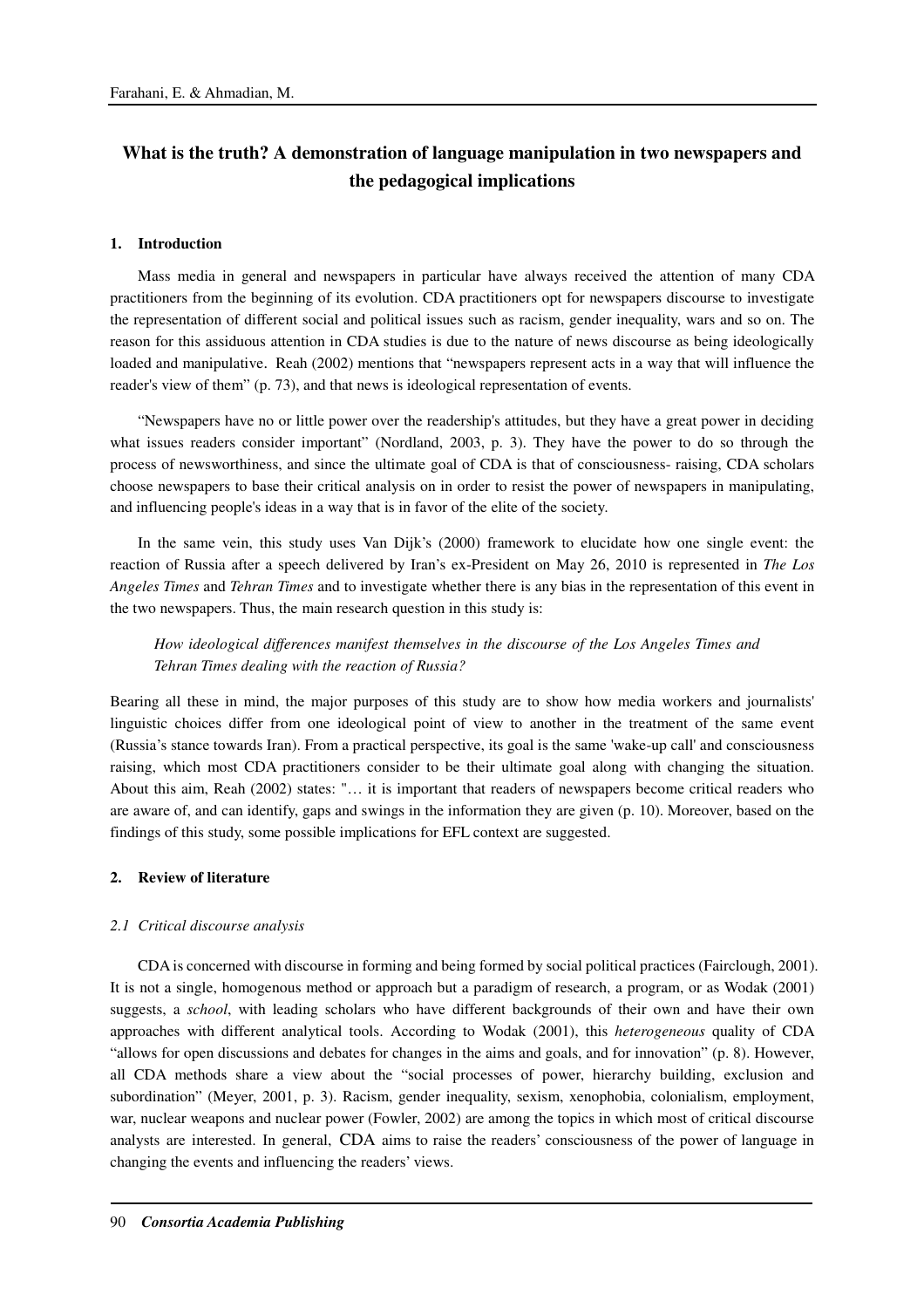One of the key concepts in CDA is *ideology* which is defined as "systems of ideas which are socio-cognitively defined as shared representations of social groups and more specifically as the 'axiomatic' principles of such representations" (Van Dijk, 2006). In CDA, discourse is believed to be involved in the reproduction of ideologies. Of course, there are many ways in which ideology can be reproduced, but discourse plays a fundamental role in daily expression of ideology (Van Dijk, 1995). In fact, the ultimate goal of CDA is to lay bare the injection of ideologies in discourses of different types. To do this, Van Dijk (1998a, 2000, 2006) provides a theoretical framework which he calls the socio-cognitive model and mentions that ideology and discourse are not notions that can be adequately studied in just one discipline and it requires analysis in fields of humanities and social sciences. However, he reduces this large number of potential disciplines to three main clusters, namely: those involved in the study of *discourse*, *cognition*, and *society.* The departure point of this model from other CDA models is its emphasis on cognition. For Van Dijk, cognition is of great importance in relating discourse structures and social structures; to him, these two cannot be connected to each other without the interface of cognition (Van Dijk, 2001, 2006).

Another important concept in CDA studies is *power* and its different dimensions. Van Dijk (1998b) mentions that there is a strong relationship between discourse and the exercise of power in the society and defines social power in terms of *control.* That is, groups are powerful if they can control the acts and mind of people. He explains that "this ability presupposes a power base of privileged access to scarce social resources such as force, money, status, fame, knowledge, information, 'culture', or indeed various forms of public discourse and communication" (p. 354). Concerning the relations between discourse and power, Van Dijk (1998b) states:

*Access to specific forms of discourse, e.g. those of politics, the media, or science, is itself a power resource. Secondly, action is controlled by our minds. So, if we are able to influence people's minds, e.g. their knowledge or opinions, we indirectly may control (some of) their actions, as we know from persuasion and manipulation* (p. 355).

Van Dijk (1996) states that one dimension of discursive reproduction of *power* is related to the concept of *access* to discourse. Ordinary people have only active access to every day conversations with family members, friends, or colleagues and more passive access to institutional discourse and media discourse. The elites, on the other hand, have access to a vast variety of informal and public discourses (Van Dijk, 1996, 1998a, 2001). Actually, these are the elites who have access and control over the most influential genres of discourse in society. Van Dijk (1995) maintains that elites' control is not limited to discourse; it also includes the control over the mind of people. Of course, this is also a function of discourse, that is, control over and access to public discourse may affect the minds of others (p. 22). Those who are in power can convey knowledge, affect opinions or challenge attitudes. People may not be told the truth and they can be manipulated or influenced against their willing. People may also do not have access to alternative sources of information and their information may be limited to only those sources that are under the control of the dominant group or they may be ignorant of the power of language, and its strategies to manipulate or influence their opinions.

#### *2.2 CDA and EFL*

Many studies have been conducted relating to the pedagogical implications of CDA for EFL contexts. They mostly share the view that CDA can be a means for EFL teachers to improve at least the learners' thinking abilities, critical reading and writing skills. Koupaee (2010) investigated the effect of using CDA to raise EFL students' Critical Language Awareness (CLA). The participants in this study were sixty BA students with an intermediate or advanced proficiency level of English language who were studying English at the University of Kashan, Iran. According to her, these levels of proficiency were opted for since teaching CDA techniques to students with lower levels may not be appropriate to make use of CDA analytical tools in their reading classes, as "CDA requires at least some ability to distinguish differences between such things as grammar patterns or synonyms" (p. 36). Three paired news articles with the same or similar subjects were given to the students to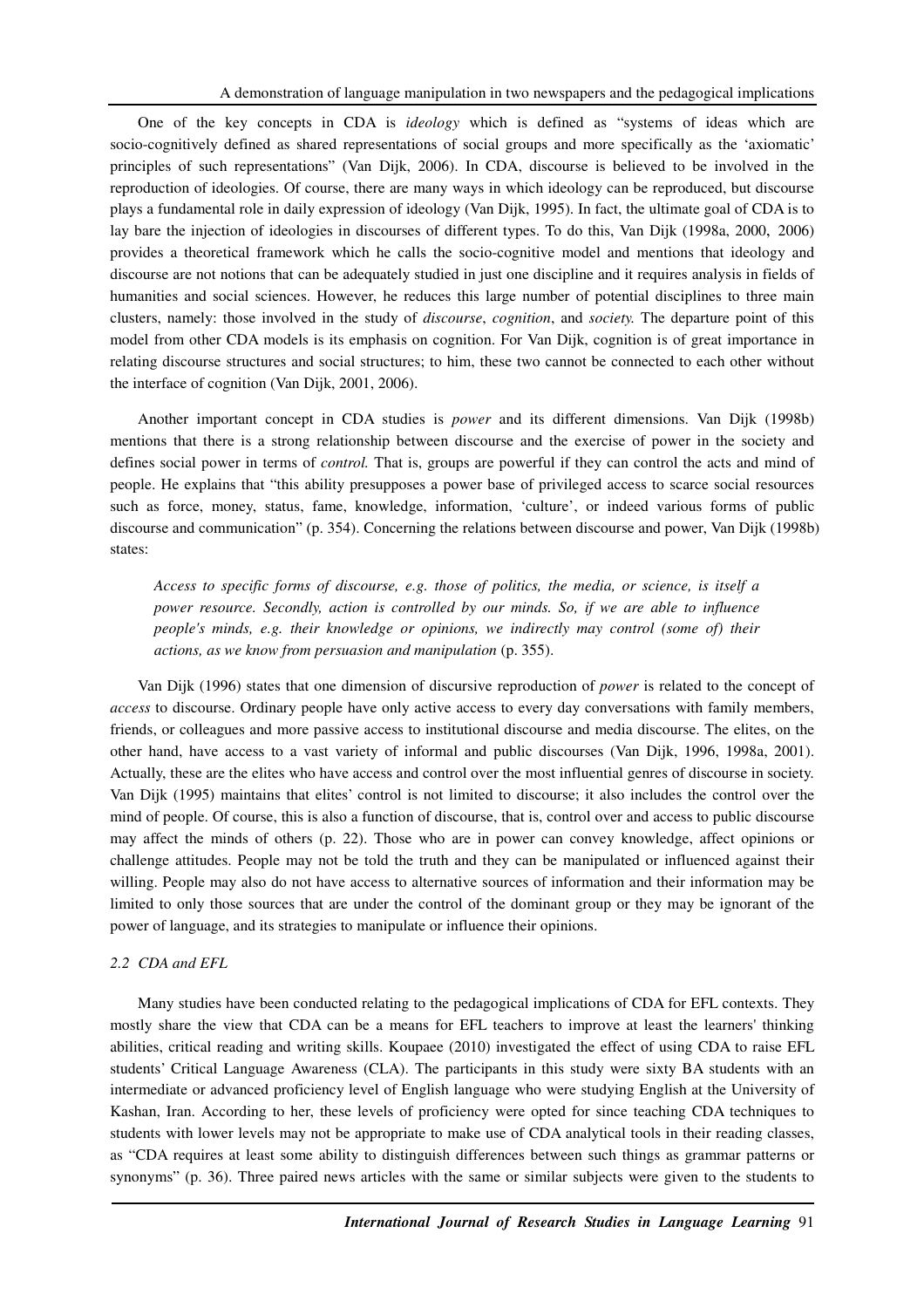detect the hidden meaning in the texts once before and once after teaching them some CDA analytical tools based on Van Dijk (1998b) framework. Then the participants were asked to respond to a questionnaire to reveal any change in their opinions about English language learning or "any increase in their motivations to learn English" (p. 39). Analyzing the students' responses to the questions, it was found that CLA of about 90% of students improved and their motivation to learn English also increased.

Asgharzade (2009) investigated the effect of teaching critical reading through CDA on some of female high school students' reading comprehension in Kermanshah, Iran. To this aim, a proficiency test was given to one hundred students then fifty students with higher grades were selected as the participants of this study. These selected participants were divided into two groups: experimental and control. Students in the control group were taught reading in ordinary ways, but students in the experimental group were taught reading through CDA tools. After this period of instruction, two reading tests were given to the two groups. The results showed that the students who were familiar with CDA got higher marks than to those students in the control group.

Cots' (2006) is another study on the application of CDA to EFL classrooms. He concludes that:

*Introduction of Critical Discourse Analysis (CDA) in language classes does not necessarily involve a change in teaching method or techniques. Rather, CDA offers a new perspective on language, which considers that language use (a) is questionable and problematic, (b) reflects social/ideological processes, and (c) constitutes, at the same time, a resource to act upon those processes* (p. 336).

In his Article, Cots (2006) showed that the choices of the teachers and material developers can be critically investigated in the EFL classes with the company of the learners to develop the learners' capacity to be critical readers of their world. By presenting a short reading text and its following activities from an EFL textbook, Cots tried to point to the inefficiencies of such activities in EFL classes which required only a reading for literal meaning, because such a text and the activities were not a complete representation of language use. The reasons he mentioned for this inefficiency are that: 1) the activities did not make the learners to involved in interpreting the text in terms of its social structures and ideological effects, 2) the activities did not pay attention to the production and consumption of the text such as "authorship, purpose, intended audience, print source, and connections with other texts" (p.338), 3); although the activities required a structural focus, they failed to show how the structures could convey a particular ideology. In another part of his practical article, Cots presented an activity which would involve students in critically reading of the texts, following Fairclough's (2001) three level framework of CDA. Having introduced this kind of reading activity, he emphasized that the activity suggested were complementary and not an alternative to the common activities in EFL reading classes. At the end, using Willis' (1996) task cycle which has three stages: pre-task, task cycle, and language focus, he also showed how CDA can be implemented in EFL classes. The most interesting and practical part of Cots' article, trying to pave the way for language teachers to use CDA tools in EFL classes, is that he included a list of questions that " may be used by teachers (a) to approach language use with a 'critical ' attitude, and (b) as a reference framework to plan how to present language use to learners" (Cots, 2006, p. 344).

## **3. Methodology**

## *3.1 Data selection and sampling*

The sources of data for this study were two newspapers: The *Los Angeles Times* and *Tehran Times*. The main reason for selecting these newspapers is that *The Los Angeles Times* is one of the top American newspapers, and *Tehran Times* is one of the Iranian newspapers in English which is published in Iran and other countries. Moreover, these newspapers can be easily accessed in their websites.

For collecting the data, a period of 37 days, from May 15 to June 21, 2010, was selected to collect news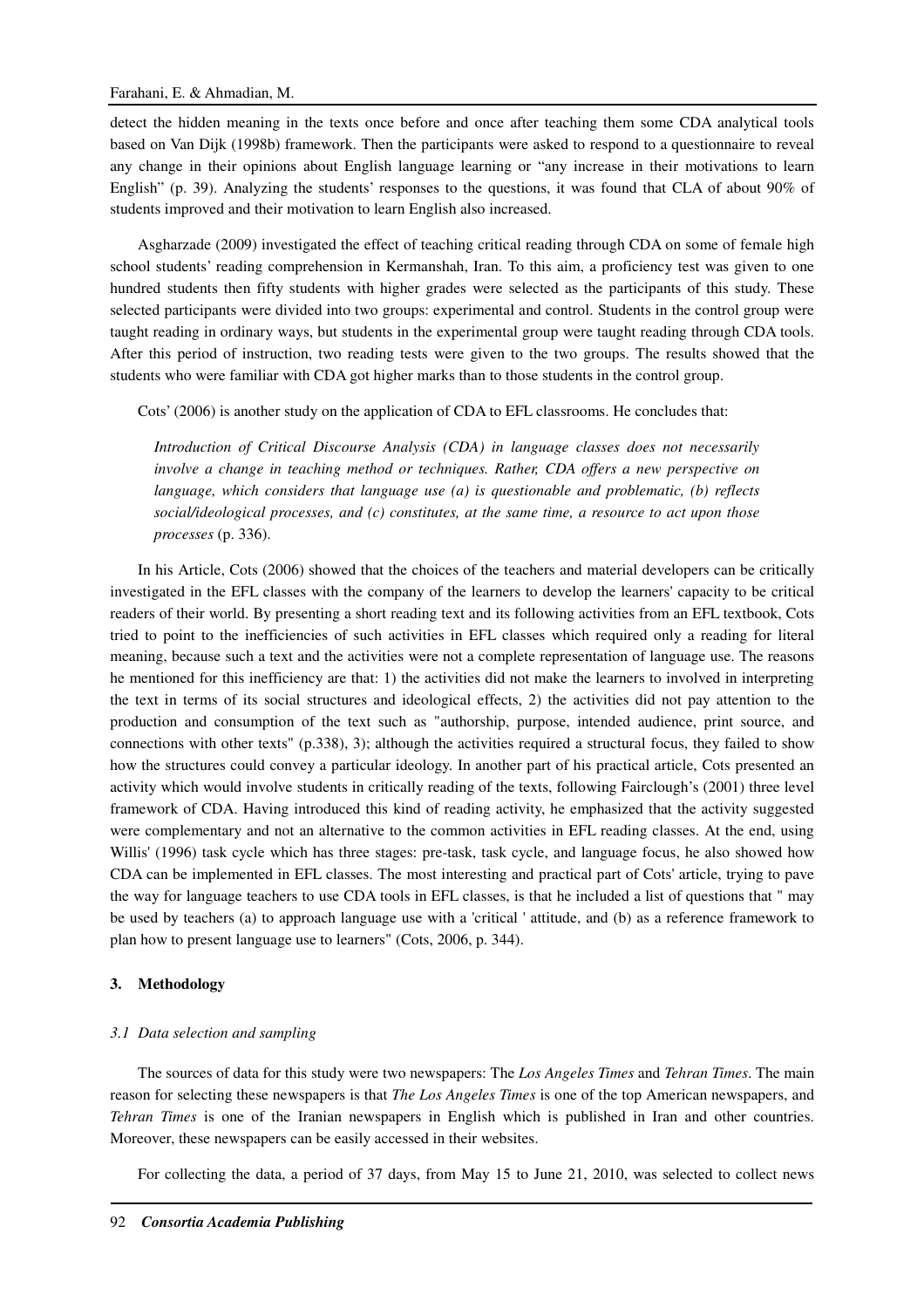reports. Then, out of these collected news reports, the researchers decided to find subjects about which the newspapers had published some reports on the same date**.** In order to find these shared subjects, all the headlines of the collected data were carefully studied. Having done this, the researchers found two news reports published on the same date about Russia's reaction towards a speech delivered by Iran's ex-President criticizing the Russian officials.

# *3.2 Methodological framework*

In this research, Van Dijk's (2000) framework was opted for as the basis of the analyses. This framework is based on an *ideological square* which presents a general and practical strategy of ideological analysis, and thus can be applied to the analysis of ideological discourse at all levels of discourse. This ideological square has these four principles: "Emphasize positive things about US. Emphasize negative things about Them. De-emphasize negative things about Us. De-emphasize positive things about Them" (Van Dijk, 2000, p.44).

The semantic macro-strategies of *positive self-presentation* employed either for individual face keeping or for collective purposes by focusing on the positive aspects of one's group, and *negative other-presentation* which is related to the use of derogatory terms and focusing on the negative characteristics of out-group members (Van Dijk, 2000) are the bases of this framework. These two macro-strategies are realized by other forty discursive strategies which are potentially possible to occur in different kinds of ideological discourses. However, using this framework in a study, one cannot expect that all these forty strategies to be found in the discourses to be analyzed. The most common discusive strategies of this framework found in the news reports in this study along with descriptions according to Van Dijk (2000) are as follows:

- **Disclaimer:** This strategy is used to keep face by stating our positive characteristics first, and then focus on their negative attributes.
- **Distancing:** A socio-cognitive device which may, for instance, be employed by the use of demonstrative pronouns instead of naming or describing *Others*.
- **History as lesson:** Sometimes a situation is compared to positive or negative events in history, either as a *positive self-presentation* or *negative other-presentation strategy.*
- **Illegality:** A device by which the out-group members are characterized as criminal or law breaker.
- **Number Game:** The use of numbers and statistics in the discourse is a means to show that the writers/speakers are objective and that what they are discussing is not just their opinions but 'facts'.
- **Polarization, Us-Them categorization:** This is a prevalent semantic strategy which divides people in two groups of in-group (US) and out-group (THEM).
- **Repetition:** Repetition as a rhetorical device has a specific function in the general strategy of emphasizing *Our* positive things and *Their* negative ones.
- **Presupposition:** Van Dijk compares discourses to icebergs, in the sense that most of the meanings of a text are not explicitly expressed but presupposed to be known by the recipients. Presuppositions are used typically to speak about the controversial ideas or to assume the truth of some preposition when such truth is not accepted at all.
- **Pseudo- ignorance:** This strategy may be used to derogate out-groups without any verification. In this case, speakers/ writers do not have specific information about a subject but implicitly put forward that they know about it. This kind of an 'apparent knowledge' generally appears in disclaimers, like: "I do not know, but…"
- **Vagueness:** Speakers/writers may make use of vague expressions like: 'few', 'a lot', 'very', 'thing',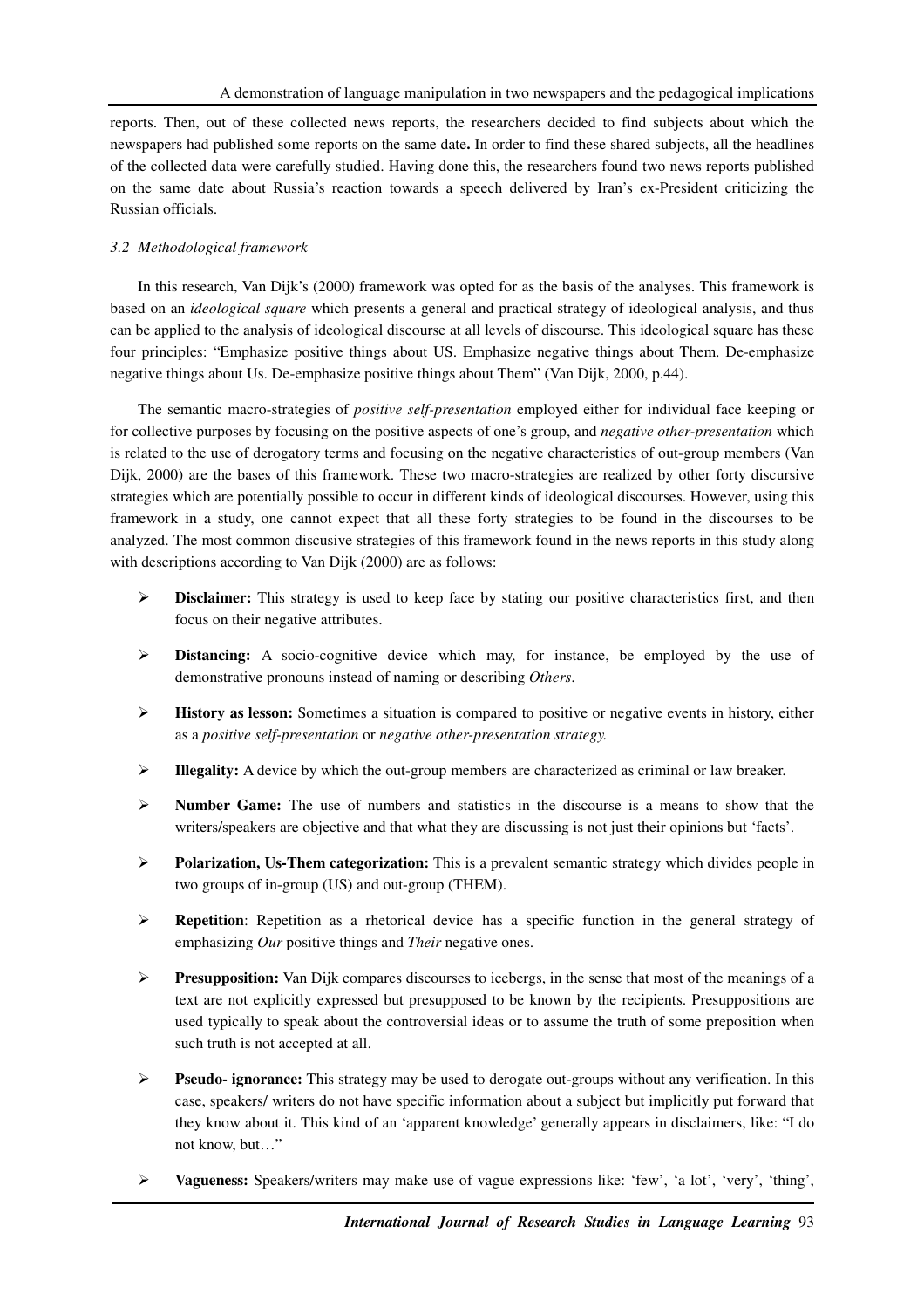'low', and 'high' in order not to give enough information to the readers/ listeners either as a positive self-presentation or a negative other-presentation.

## **4. CDA of the news reports, results and discussion**

## *4.1 Background*

This study is about Russia's reaction after a speech delivered by Iran's ex-President on May 26, 2010. In this speech, Iran's ex-President lashes out at Russia for supporting the U.S. and adopting negative stances towards Tehran's declaration which was signed by Iran, Brazil, and Turkey on May17. According to this declaration, Iran was called for to send 1200 kilograms of its low-enriched uranium to Turkey to be traded for 120 kilograms of 20 percent enriched nuclear fuel. Iran considered this deal as "a constructive movement" initiated by Iran to show its cooperation with the United Nations Security Council in solving the debates over its nuclear program. Contrary to what was expected by Iran, America and other permanent members of the UN Security Council did not consider this as an influential step and insisted on the imposition of further sanctions against Iran.

The content of this speech is not attended to in this part, what is interesting here is to show how differently the two American and Iranian newspapers represent a single event, namely the reaction of Russia after Iran's President's speech to their readers and how the language is manipulated by using different discursive strategies to convey a meaning according to one's interests and ideologies.

## *4.2 CDA of the Los Angeles Times' report*

*The Los Angeles Times* selects this headline and lead paragraph for its news report (Stark, 2010):

## *Russia lashes out at Iran*

The verb "*lashes out"* used in this headline means: "to criticize somebody in an angry way" (Hornby, 2004). This word connotes anger and impatience and by this *lexical choice*, the writer wants to convey that Russia is so angry at Iran that cannot tolerate Iran's acts any more. This lexical choice works towards *negative other-presentation.* The lead paragraph also contains negative and derogatory terms when speaking about Iran and when describing the reaction of Russia towards the speech:

Lead: Foreign Minister Sergei Lavrov **dismisses** Iranian criticism that Russia is susceptible to Western influence and says **Tehran has obstinately refused** to address about its nuclear program.

In this lead, it is told that Lavrov has *dismissed* Iran's President's criticism and the writer indirectly quotes Lavrov as saying: "Tehran *has obstinately refused to address concerns about its nuclear program".* In this sentence, by the writer's use of an indirect quotation, it is not clear whether these derogatory words are Lavrov's words or the interpretations of the writer injected in this sentence. Moreover, there is a sense of *illegality* in this lead about Iran which refuses to deal with its nuclear problems.

In this report, there are many negative and derogatory terms about Iran and its relationship with Russia. This kind of *lexicalization* by the writer gives a negative image of Iran:

1)…**dismissed** criticism from the Iranian president as **"emotional**", and expressed **frustration** over what he portrayed as **Tehran's obstinate refusal** to…

2) …**lashed backed** at Iranian President Mahmoud Ahmadinejad, who a day earlier described the Kremlin as **a potential enemy**…

5) "Iran's response was **unsatisfactory,** to say the least".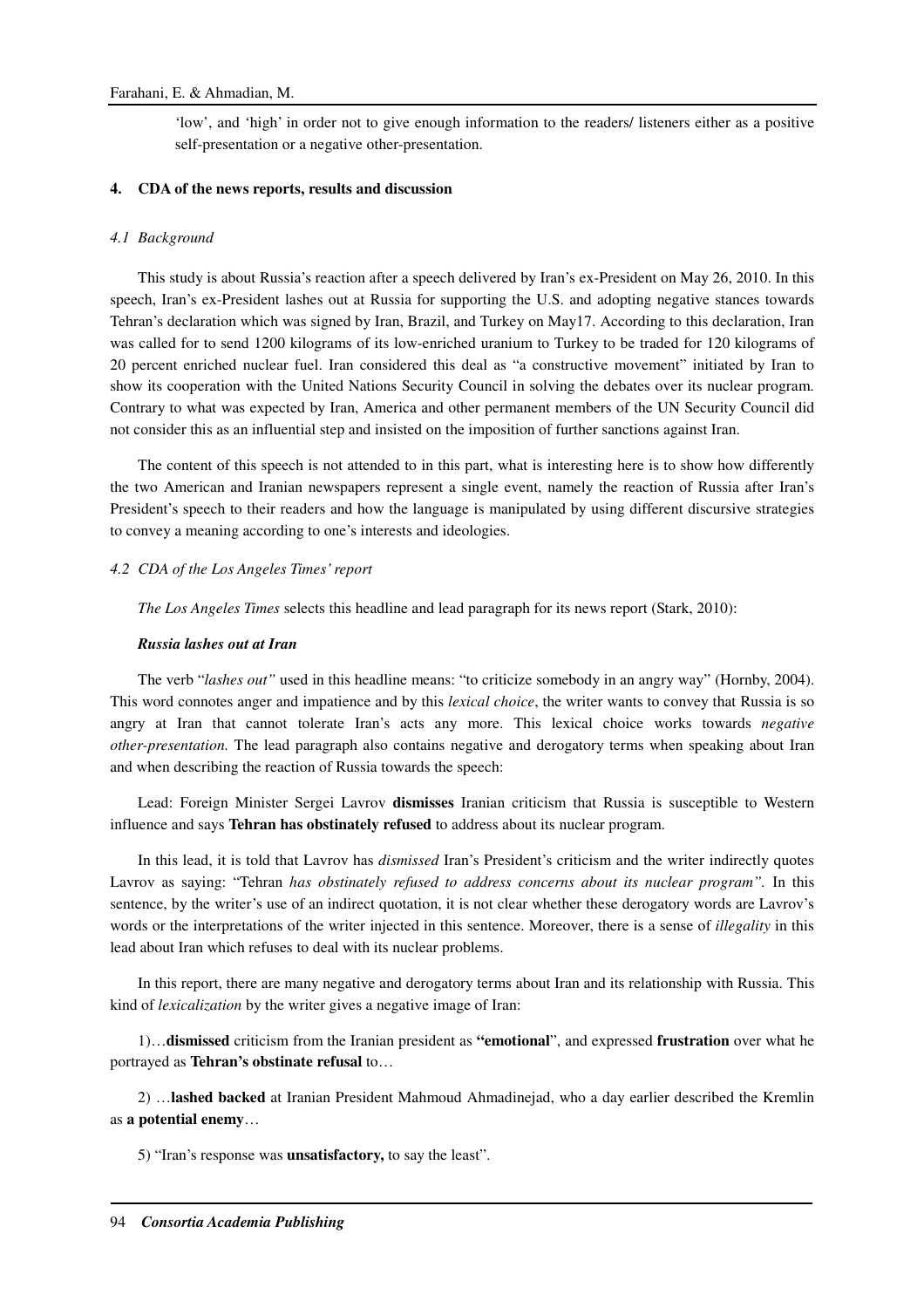8) The Russian leadership was **outraged** by his remarks. A Kremlin aide, foreign policy advisor Sergei Prikhodko, on Wednesday accused Ahmadinejad of **"political demagoguery."**

9) The rhetoric reflects **a new depth of Moscow's impatience** with Tehran…

12) …, and **criticized** Iran for wasting time by rejecting the earlier offer.

In paragraph1, the writer mentions that a top Russian official *dismissed* Iran's President's criticism as *emotional*. This is the only word that is chosen to be quoted directly and this choice is obviously ideologically loaded, since it is a derogatory term aimed at *negative other-presentation.* 

In paragraph 11 (below), the writer uses the word "ploy" to refer to the deal signed on May 17 implying that this deal is considered by the United States as a strategy to avoid the sanctions not as an effort which shows Iran's "good will".

11) The United States has dismissed the deal as **a ploy to buy time and avoid sanctions.** 

In paragraph 12, the writer refers to the deal which was proposed by the International Atomic Energy Agency in October 2009 and rejected by Iran. Here the strategy of *history as lesson* is used by referring to this deal. The write wants to convey that the deal suggested by Iran on May 17 cannot be trusted upon since it is the repetition of that previous one which Iran refused to act upon.

12) …. He pointed out that much of the recent agreement was recycled **from a proposal made in 2009 by the International Atomic Energy Agency**, and criticized Iran for wasting time by rejecting the earlier offer.

An interesting point about this news report is the way the writer presents the information and the events. He begins the report with some quotations from Russian officials, all of them conveying a sense of anger and impatience towards Iran in general, and the speech delivered by Iran's ex-President on May 26 in particular. Then, by the use of the sentence :"But it was not all tough talk", nearly at the end of the report, in paragraph 13, the writer changes the tone and begins to mention some positive words and phrases about Russia and Iran's relationship. In this part, he also refers to the telephone call initiated by the Russian officials to the Iranian officials on Thursday, one day after the Iran's ex-President's speech. This way of ordering the information related to an event in the text is highly ideological, since the writer first focuses on the negative parts related to the *Others*, and then at the end of the text mentions some minor information about the positive points, as a strategy to *emphasize negative things about Them* and *de-emphasize positive things about Them* which are two parts of Van Dijk's (2000) ideological square.

The following paragraphs taken from this report show the change of tone about the relationship between Iran and Russia which are presented at the end of the report:

13) But it wasn't all tough talk. The deliberate ambivalence that has long characterized Moscow's stand on Iran was still in full view Thursday as Russian officials made a deliberate show of calling for further negotiations to help Iran sidestep sanctions.

14) Despite the sharp tone from the podium, Lavrov phoned his Iranian counterpart and pledged to "actively work to promote" further nuclear talks, the Foreign Ministry said.

16) On Thursday, another Russian official hastened to explain that new sanctions would **have no bearing on existing trade deals with Iran.** 

## *4.3 CDA of Tehran Times' report*

*Tehran Times* chooses this headline and lead paragraph for its report ("Russia supports", 2010):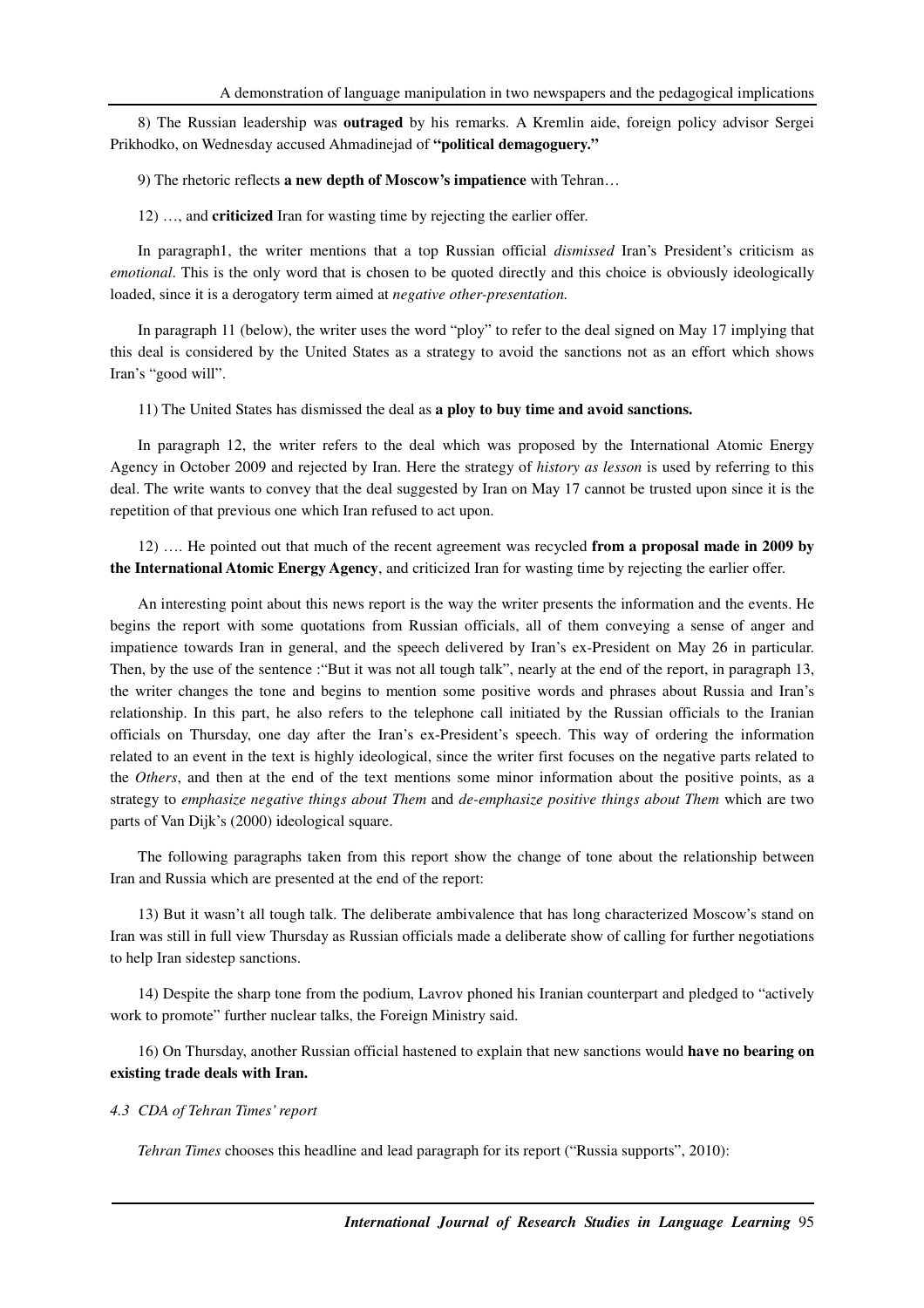## *Russia supports Iran's nuclear fuel pact*

Lead: **On day after** President Ahmadinejad severely criticized Russia for siding with the U.S. on the Tehran nuclear agreement, **two top Russians (sic) officials** announced that the Kremlin is ready **to support** the nuclear fuel swap deal signed between Iran, Turkey and Brazil.

In the headline, it is claimed that Russia *supports* Iran's nuclear fuel swap. By this choice of positive verb in the headline, one can expect that the image that Tehran Times will draw of the stance of Russia towards Iran is positive and supportive. The writer also begins the lead with: "*On day after President…"*, to imply that the speech which was delivered by Iran's ex-President was so influential and impressing that just *one* day after the speech, Russian officials changed their stance towards the deal and announced their readiness *to support* the deal. In this lead, it is said that "two top Russians (sic) officials", without naming them, announced the Kremlin's readiness to support the deal. The use of this *vagueness* strategy and an indirect quotation is interesting here since the writer by using these strategies smartly avoids any responsibility for the words mentioned. In this way, it is not clear whether the part: "the Kremlin is ready to support the nuclear fuel swap…" is told by the Russian officials or it is the interpretation of the writer of the report.

Reading this report critically, one can observe that all the *lexical choices* which describe Russia's reaction towards Iran are positive, conveying a sense of support and friendship and there is not even one word to convey a sense of disagreement on the part of Russia: *ready, backs*, *support*, *energetically*, *contribute*, *positive*, *friendly relations*, *peaceful resolution*, *actively support*, *and assist*. Here are the quotations of Russian officials used in this report:

Lead) … the Kremlin is ready **to support** the nuclear fuel swap deal signed between Iran, Turkey and Brazil

2) Patrushev **said his country backs nuclear** swap on the Turkish territory.

3) Moscow is ready to **energetically contribute to** a settlement of the problem concerning the Tehran declaration, the Voice of Russia quoted Patrushev as saying.

4) Patrushev also said that Russia believes the outlook for Tehran-Moscow **cooperation is positive.** 

5) For his part, Jalili said, "The Tehran declaration **is a positive step** for interaction that should be complemented by **other side's positive steps**."

6) He went on to say that Iran and Russia's common interests and threats necessitate the two nations to maintain **friendly relations.**

7) … Lavrov said the Tehran agreement may **see a peaceful resolution to** the nuclear standoff between Iran and the west.

8) "The scheme (on uranium swap) meets the requirements for **a peaceful resolution** of Iran's nuclear issue, that is why we will do everything possible to implement it," RIA Novosti quoted Lavrov as saying during a news conference on Thursday.

9) "If (Iran) strictly follows (its obligations), Russia will **actively support** the scheme proposed by Brazil and Turkey," Lavrov stated.

10) Lavrov said that Moscow **will assist the negotiating process** to break the impasse over Iran's nuclear program.

11) "The Russian side expressed readiness **to provide active assistance** in advancing the negotiating process on the settlement of the Iranian nuclear program issue," the Russian Foreign Ministry said in a statement posted on its website.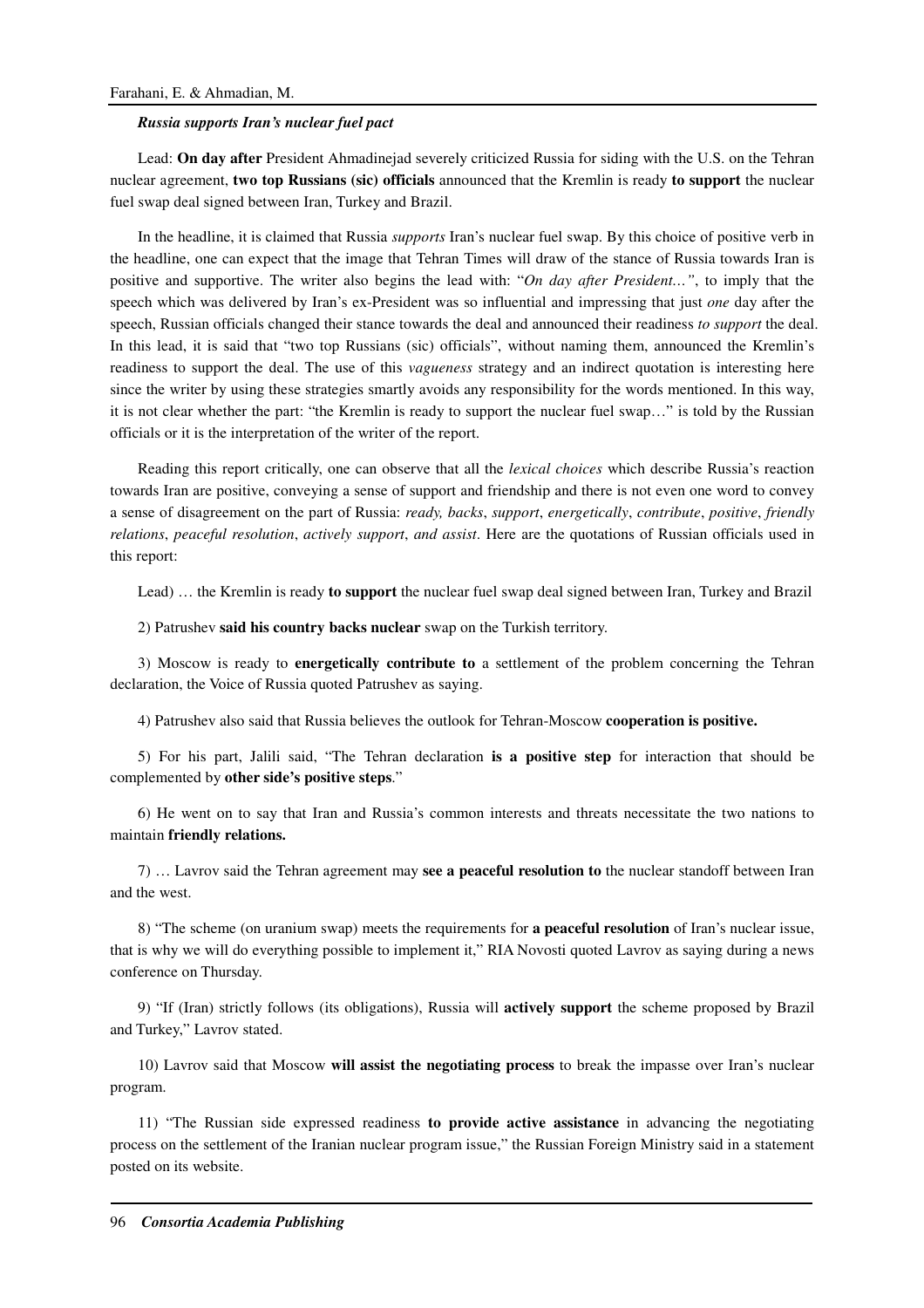In the paragraphs cited above, there are three *repetitions* of positive lexical choices. '*Support'* is repeated in the headline, in the lead, and in paragraph nine, the word *" peaceful*" is also repeated in paragraphs seven and eight, and the word *"positive"* is repeated in paragraphs four and five.

In paragraph five, the use of *other* in the phrase "other side's positive steps" is a kind of *polarization*.

As was shown in the CDA of the new reports, the lexical choices deployed in the two news reports are in marked contrast to each other. In *Tehran Times'* report, all the lexical choices that are used to describe Russia's relationship with Iran are positive which are working towards the overall strategy of *positive self-presentation*. The writer, by using the strategy of *lexicalization,* most frequently pictured a completely friendly and supportive relationship with Iran. However, on June 9, 2010, Russia was not that much friendly and supportive as was reported by *Tehran Times'* report since Russia was among those countries that voted in favor of the fourth round of sanctions against Iran endorsed by UN Security Council. On the other hand, *The Los Angeles Times* gave a negative image of the relationship between Iran and Russia. This contrast is shown in Table 1.

#### **Table 1**

*Lexical Choices in Tehran Times and the Los Angeles Times' News Reports* 

| <b>Tehran Times</b>                                | Los Angeles Times                                       |
|----------------------------------------------------|---------------------------------------------------------|
| Two top Russian officials announced that           | Lavrov dismisses Iranian criticism that                 |
| Kremlin is ready to support the nuclear fuel       |                                                         |
| swap                                               |                                                         |
| Patrushev said his country backs nuclear           | A top Russian official expressed frustration            |
| swap                                               | over                                                    |
| Moscow is ready to energetically contribute        | Lavrov <b>lashed back</b> at Iranian                    |
| $\mathfrak{g}_{0}$                                 |                                                         |
| Patrushev also saidthe outlook for                 | Iran's response was <b>unsatisfactory</b> , Lavrov said |
| Tehran-Moscow cooperation is <b>positive.</b>      |                                                         |
| Lavrov said the Tehran agreement may see a         | The Russian leadership was <b>outraged</b> by           |
| <b>peaceful resolution</b> to the nuclear standoff |                                                         |
| Lavrov said that Moscow will assist the            | Prikhodkoaccused Ahmadinejad of "political"             |
| negotiating process                                | demagoguery"                                            |
| The Russian side expressed readiness to            | Lavrov <b>criticized</b> Iran for wasting time          |
| provide active assistance in advancing the         |                                                         |
| negotiation process                                |                                                         |

This table manifests how these two newspapers give completely different pictures of the reaction of Russia towards Iran after the speech, in particular, and its relationship with Iran, in general. The words that are used in *Tehran Times'* report are all positive, implying a sense of friendship. On the other hand, the words that are used in *The Los Angeles Times* are negative, giving an image of anger and hostility on the part of Russia towards Iran. Moreover, another interesting ploy which is employed in these two new reports is related to the manipulation of the discourse form, in order to disseminate their favorite ideologies and perspective.

In *Tehran Times'* report, the writer focuses on a telephone conversation which was initiated by the Russia's officials at the beginning of the news reports, but *The Los Angeles Times'* writer does not refer to this telephone call until the end of the news report. This way of presenting the events in discourse is highly ideological. This finding supports Van Dijk (2000) who states that:

*Information that is favorable for or about the own group or unfavorable for the out-group will tend to be topical, important and explicit. Information that portrays us in a negative light will tend to remain implicit, not topicalized, hidden, vague, and little detailed* (p.78).

Representation of a single subject, namely Russia's stance and relationship with Iran, in such contrasting ways by *The Los Angeles Times* and *Tehran Times* lends support to Fowler's (1991) claim that: "news is not just a value-free reflection of facts. Anything that is said or written about the world is articulated from a particular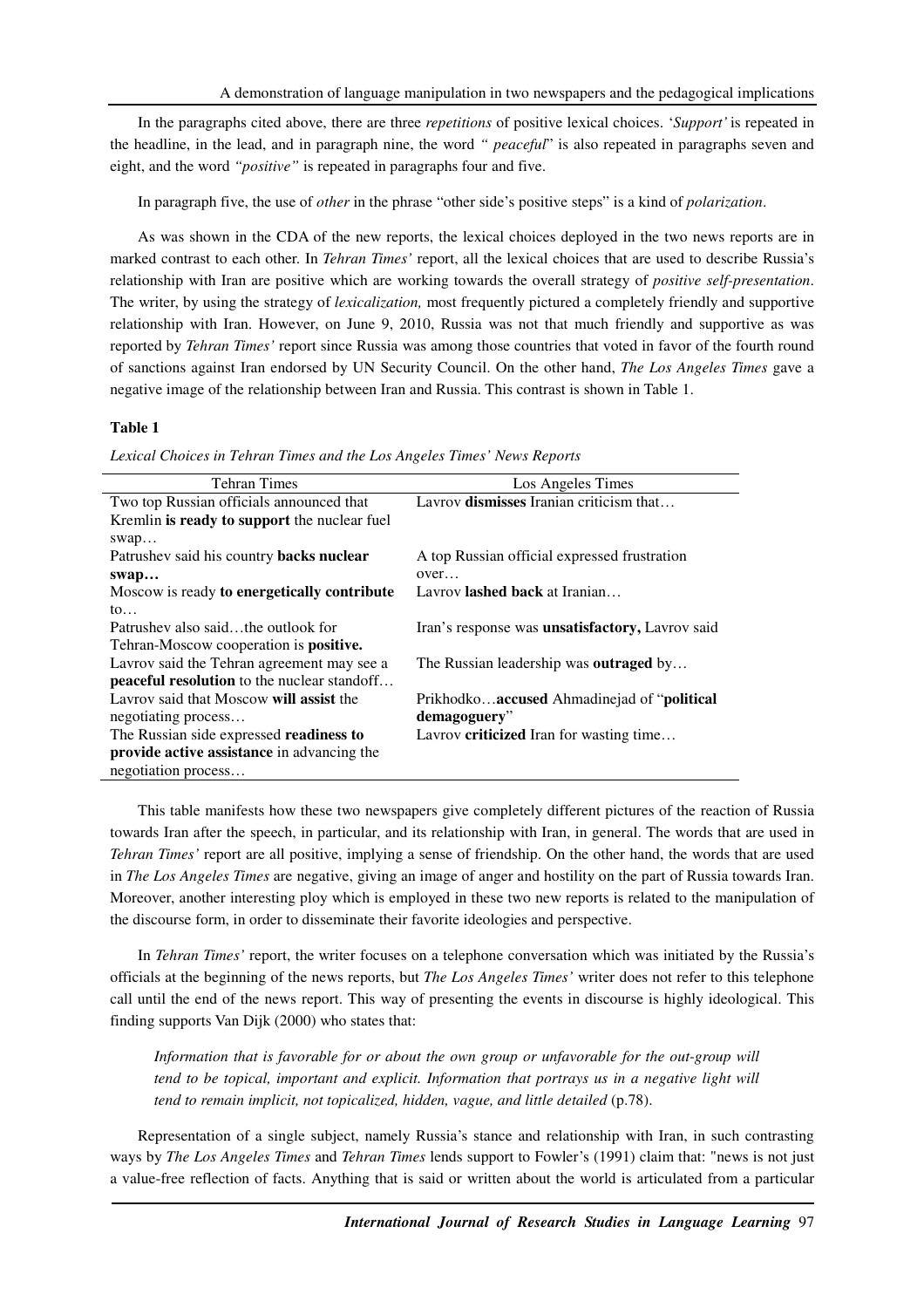ideological position" (p. 101).

#### **5. Conclusions**

The most frequent strategies which are used in *Tehran Times'* report are *lexicalization* and *repetition.* These two strategies, along with other strategies of *vagueness* and *polarization,* are used to give a positive image of the reaction of Russia towards Iran*.* Similarly, in *The Los Angeles Times'* report, *lexicalization* is the most frequent strategy which is used by the writer to give a negative image of the reaction of Russia towards Iran after the speech. The results obtained from the CDA analyses of the news reports showed that ideological manipulations of language can be realized by the deployment of the two general semantic macro-strategies of Van Dijk's (2000) framework: *positive self-presentation* and *negative other- presentation* which are manifested by other discursive strategies within this framework.

Considering the findings of this study which was focused on the discourse of newspapers, one can conclude that the only way we, human begins, as seekers of truth, can get access to the truth of the events around us is that we have to approve the reality from different perspectives, take every variable into account, and examine the truth value of the utterances and the source of information which we encounter in our daily lives. The findings of this research and other similar studies on CDA which focused on the discourse of newspapers (Hodge & Kress, 1979; Van Dijk, 1998b; Teo, 2002; Caldas-Coulthard, 2003; etc.) show that the events are not represented in the newspapers as they are in reality but they go through journalistic practices.

## *5.1 Pedagogical implications*

The finding of this study can have some implications for language pedagogy and EFL contexts, the sketches of which are as follows:

The first possible implication of this study is that of consciousness-raising, as it is the ultimate goal of CDA. This study has a wake-up call for students to be aware of the power of language in changing and even making their points of view and opinions about the events, the people, and the world around them. This awareness of the power of language in inculcation of ideologies are highly vital for EFL learners since they are exposed to a variety of authentic materials such as textbooks and movies which are produced by the native speakers of English. As such, EFL learners can "act as transmitters of foreign thoughts and beliefs to their own culture" (Koupaee, 2010, p. 1). Therefore, EFL learners should be aware of the possible latent meanings that are injected in these materials, to resist the imposition of ideologies on them.

CDA of the news reports done and the framework which was used in this study can also be insightful in the courses that deal with journalism. EFL teachers of these courses can introduce some of the categories of this CDA framework to their students and want them to critically analyze the news they are reading in the class or in their daily life. By doing this, the teachers help EFL students to be equipped with some analytical tools to detect the hidden meanings in the newspapers. Moreover, the findings of this study can be used to improve students' reading skills. Making use of CDA tools in reading classes can improve the reading skills of EFL learners, as was proved by (Asgharzadeh, 2009). By the use of CDA tools, the learners learn to read between the lines and understand the real intention of the writers.

The other implication of this study for EFL contexts is that using CDA tools in EFL classes can increase EFL learners' creativity, motivation and activity (Farahani, 2011). In relation to this implication, Rahimi and Sahragard (2007) state that: "*second language learning will doubtless be a debacle or a distressingly frustrating experience unless the intricate cultural pragmatic constraints on communication, reading and writing are brought to the limelight*" (p. 134). A further pedagogical implication of this study is related to the improvement of students' critical thinking and critical language awareness. By using CDA analytical tools and techniques, the learners become able to examine the world more cautiously and not to take everything for granted and ignore the acceptance of what meets the eyes.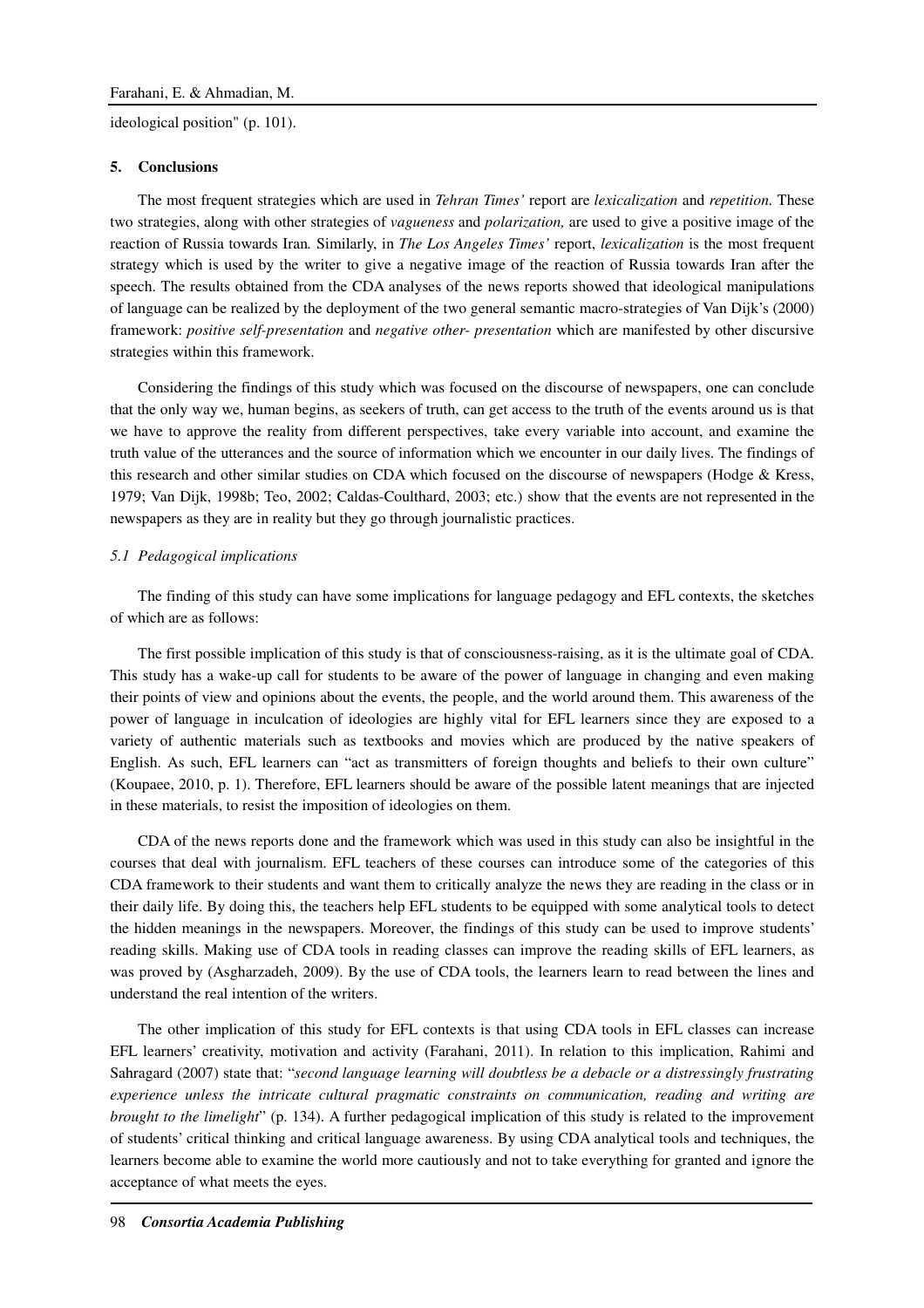Finally, the findings of this study can be insightful for EFL teachers to be aware of the discourse they use in their classes since every seemingly innocent word they use in their speech can have some unexpected consequences on their EFL learners who consider their teachers as models for learning English.

## **6. References:**

- Asgharzadeh, R. (2009). *The effect of teaching critical reading through critical discourse analysis on high school EFL learners' reading comprehension*. Unpublished masteral thesis, University of Shiraz, Iran.
- Cots, J. M. (2006). Teaching with 'an attitude': Critical discourse analysis in EFL teaching. *ELT Journal*, *6*0(4), 336-345. http://dx.doi.org/10.1093/elt/ccl024
- Caldas-Coulthard, C. R. (2003). Cross-cultural representation of 'otherness' in media discourse. In G. Weiss & R. Wodak (Eds.), *Critical discourse analysis: Theory and interdisciplinarity* (pp. 272-296). London: Palgrave Macmillan.
- Fairclough, N. (2001). *Language and power* (2<sup>nd</sup> ed.). London: Longman.
- Farahani, E. (2011). *A critical discourse analysis of Los Angeles Times and Tehran Times on the representation of Iran's nuclear program and the pedagogical implications.* Unpublished masteral thesis, University of Arak, Iran.
- Fowler, R. (1991). *Language in the news: Discourse and ideology in the press*. London: Routledge.
- Fowler, R. (2002). On critical linguistics. In M. Toolan (Ed.), *Critical discourse analysis: Critical concepts in linguistics* (vol. 1, pp. 346-357). London and New York: Routledge.
- Hodge, R., & Kress, G. (1979). *Language as ideology*. New York: Routledge.
- Hornby, A. S. (Ed.). (2004). *Oxford advanced learner's dictionary*. London: Oxford University Press.
- Koupaee, D. Z. (2010). *Teaching reading with a critical attitude: Using critical discourse analysis (CDA) to raise EFL university students' critical language awareness (CLA)*. Unpublished masteral thesis. University of Kashan, Iran.
- Meyer, M. (2001). Between theory, method, and politics: Positioning of the approaches to CDA. In R. Wodak & M. Meyer (Eds.), *Methods of critical discourse analysis* (pp. 14-31). London: SAGE.
- Nordland, M. (2003). *Linguistic manipulation: An analysis of how attitudes are displayed in news reporting*. Retrieved April 5, 2010, from http://www-staff.lboro.ac.uk/~ssjer/SLCl/SLC
- Rahimi, A., & Sahragard, R. (2007). *Critical discourse analysis*. Tehran: Jungle Press.
- Reah, D. (2002). *The language of newspapers* ( $2<sup>nd</sup>$  ed.). London: Routledge.
- Russia supports Iran's nuclear fuel pact. (2010, May 29). *Tehran Times*. Retrieved from http://www.tehrantimes.com/
- Stack, M. K. (2010, May 28). Russia lashes out at Iran. *The Los Angeles Times.* Retrieved from http://www.latimes.com/
- Teo, P. (2002). Racism in the news: A critical discourse analysis of news reporting in two Australian newspapers. In M. Toolan (Ed.), *Critical discourse analysis: Critical concepts in linguistics* (vol.4, pp. 360-404). London and New York: Routledge.
- Van Dijk, T. A. (1995). Discourse analysis as ideology analysis. In C. Schaffner & A. Wenden (Eds.), *Language and Peace* (pp. 17-33). Aldershot: Dartmouth Publishing.
- Van Dijk, T. A. (1996). Discourse, power and access. In R. C. Coulthard & M. Coulthard (Eds.), *Texts and practices: Reading in critical discourse analysis* (pp. 84-104). New York: Routledge.
- Van Dijk, T. A. (1998a). Opinions and ideologies in the press. In A. Bell & P. Gamet (Eds.), *Approaches to media discourse*. Oxford: Blackwell Publishers.
- Van Dijk, T. A. (1998b). *Critical discourse analysis*. Retrieved September 15, 2009, from
- http://www.hum.uva.nl/~teun/cda.htm
- Van Dijk, T. A. (2000). *Ideology and discourse: A multidisciplinary introduction*. Retrieved June 23, 2010, from http://www.discourses.org
- Van Dijk, T. A. (2001). Multidisciplinary CDA: A plea for diversity. In R. Wodak & M. Meyer (Eds.), *Methods of critical discourse analysis* (pp. 95-120). London: SAGE. http://dx.doi.org/10.4135/9780857028020.d7